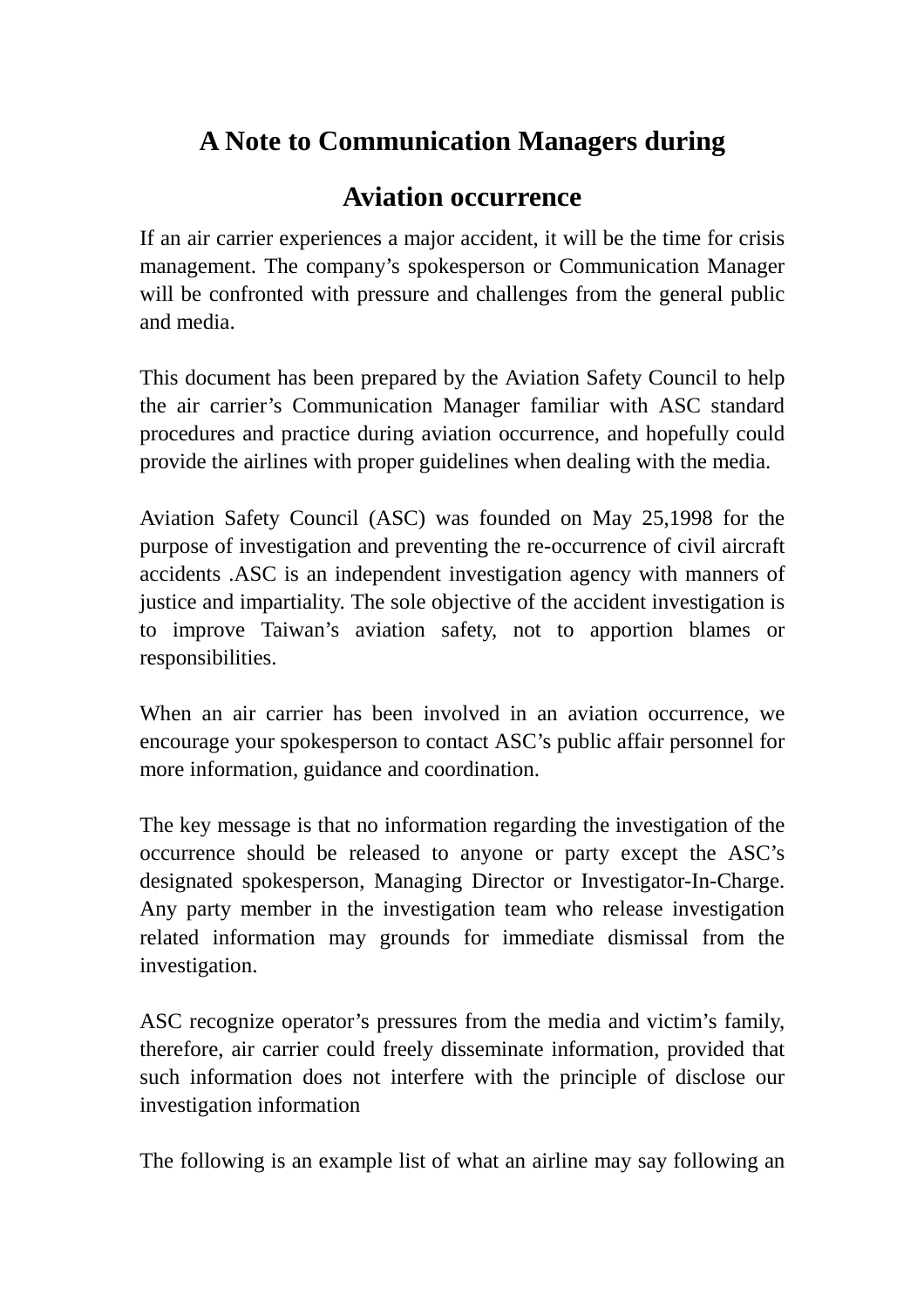aviation occurrence, the list should provide guideline to the air carrier's spokesperson or Communication Manager during a press conference.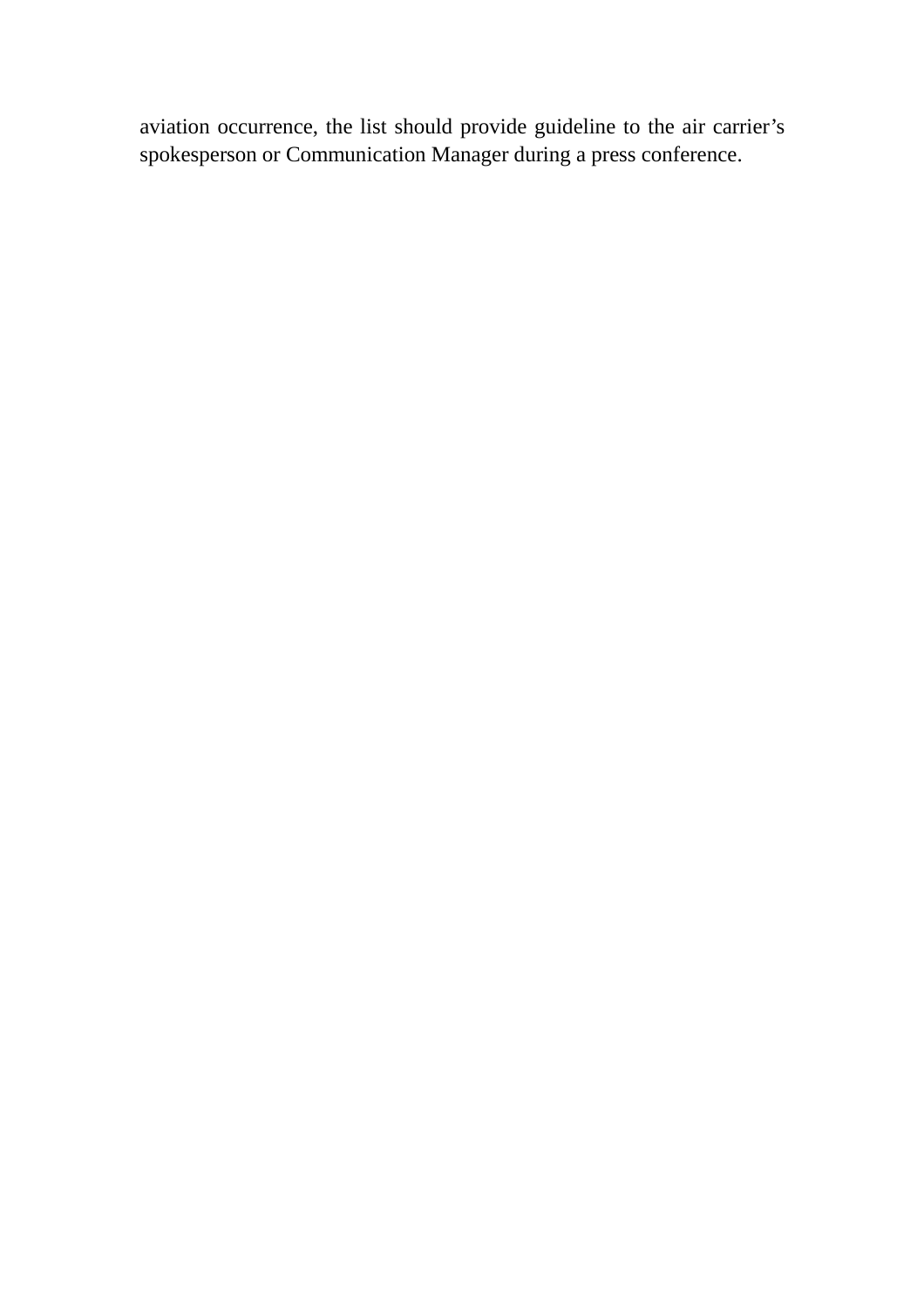## **What can be said**

#### **The airplane**

- $\Box$  Registration and serial numbers
- $\Box$  Dates of manufacture and acquisition
- Cabin configuration and cargo capacity
- $\Box$  Systems aboard the airplane (however, statement regarding how these systems could have been used should be prevented)
- $\Box$  When it last underwent a major inspection and its general inspection schedule
- $\Box$  How many of these airplane are in the airline's fleet
- □ Passenger & cargo manifest

#### **The crew**

#### **All following information should be given to ASC first before released under any circumstances**

- **Personal information**
- $\Box$  How long they've been employed by the carrier
- $\Box$  What aircraft they're type-rated for
- $\Box$  Where they were on their trip
- $\Box$  What previous legs they flew that day and how long they'd been on duty

## **The occurrence**

 $\Box$  When the airlines was notified of the accident and how it responded, both with family matters and in providing support and cooperation to the ASC in its investigation

## **The company**

- Factual information about corporate philosophy and structure, and practices on training, maintenance and operations
- $\Box$  Company size, number of employees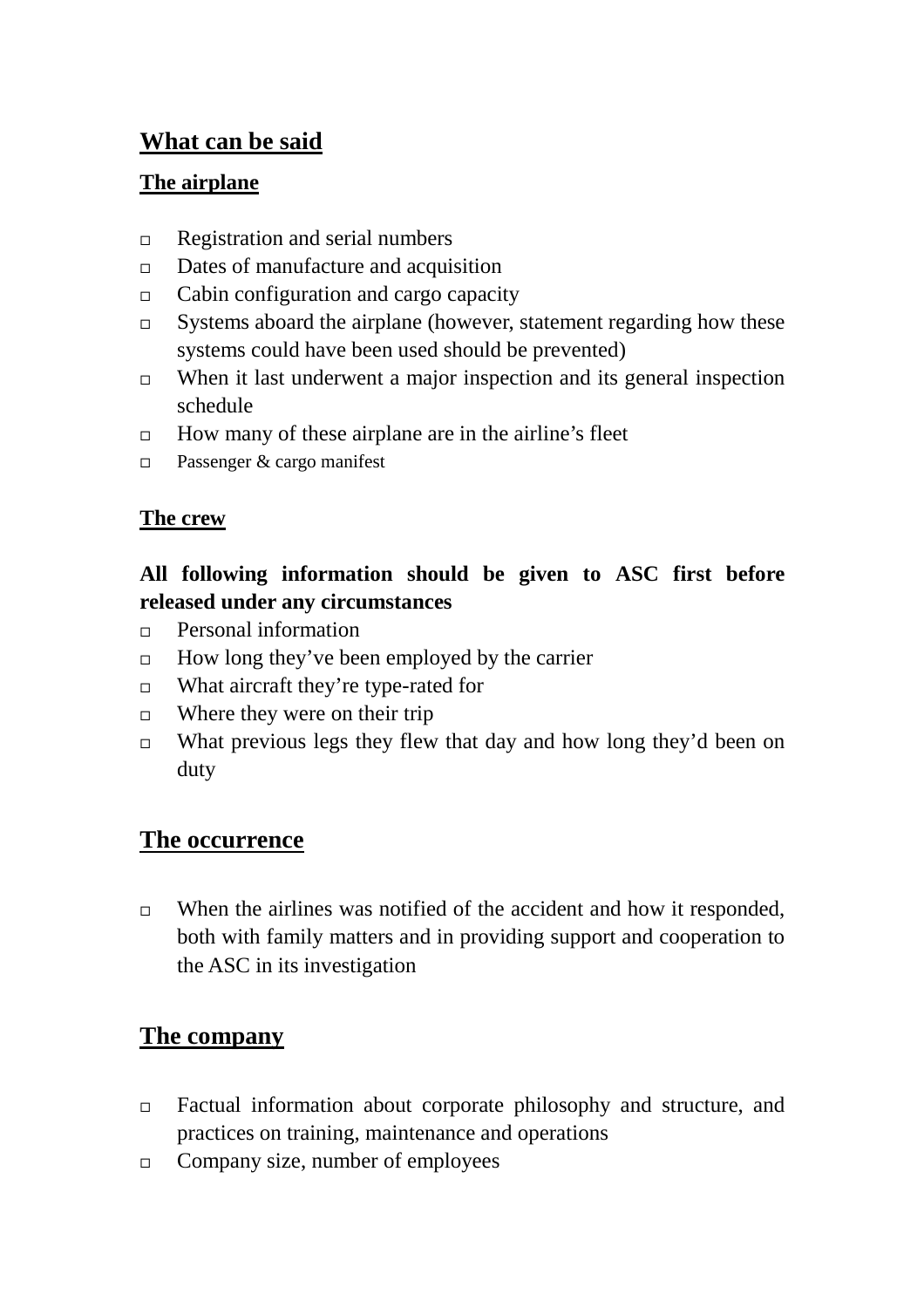- $\Box$  History
- Business alliances
- $\Box$  Size and makeup of airplane fleet

## **What shouldn't be said**

#### **The airplane**

- $\Box$  Characterizations of what is in the maintenance records or any other characterization that calls for a judgment or implies involvement or non-involvement in the occurrence
- $\Box$  Any speculation about the possible role the plan's components might have played
- $\Box$  Any discussion of wreckage patterns or airplane breakup

#### **The crew**

- $\Box$  Actions of the crew leading up to the occurrence
- $\Box$  Any relationship between crew training and the occurrence
- $\Box$  Any speculation about what the crew might have done or not done during the accident sequence or to prevent the occurrence
- $\Box$  The statement that suggests the unlikelihood of the crew doing something wrong, or that implicitly or explicitly point fingers at others.

#### **The occurrence**

- $\Box$  Descriptions of the planes "final moments"
- $\Box$  What the investigation will focus on or how it will be structured
- $\Box$  Descriptions about wreckage path or supposition about break-up sequence (if applicable)
- Announcements about finding flight recorders and how they will be handled
- $\Box$  Descriptions of airport equipment and capabilities
- $\Box$  Speculation on the role elements like the weather or air traffic control might have played in the accident
- $\Box$  Judgments about what the issues in the investigation are going to be and implicitly or explicitly points the finger at other party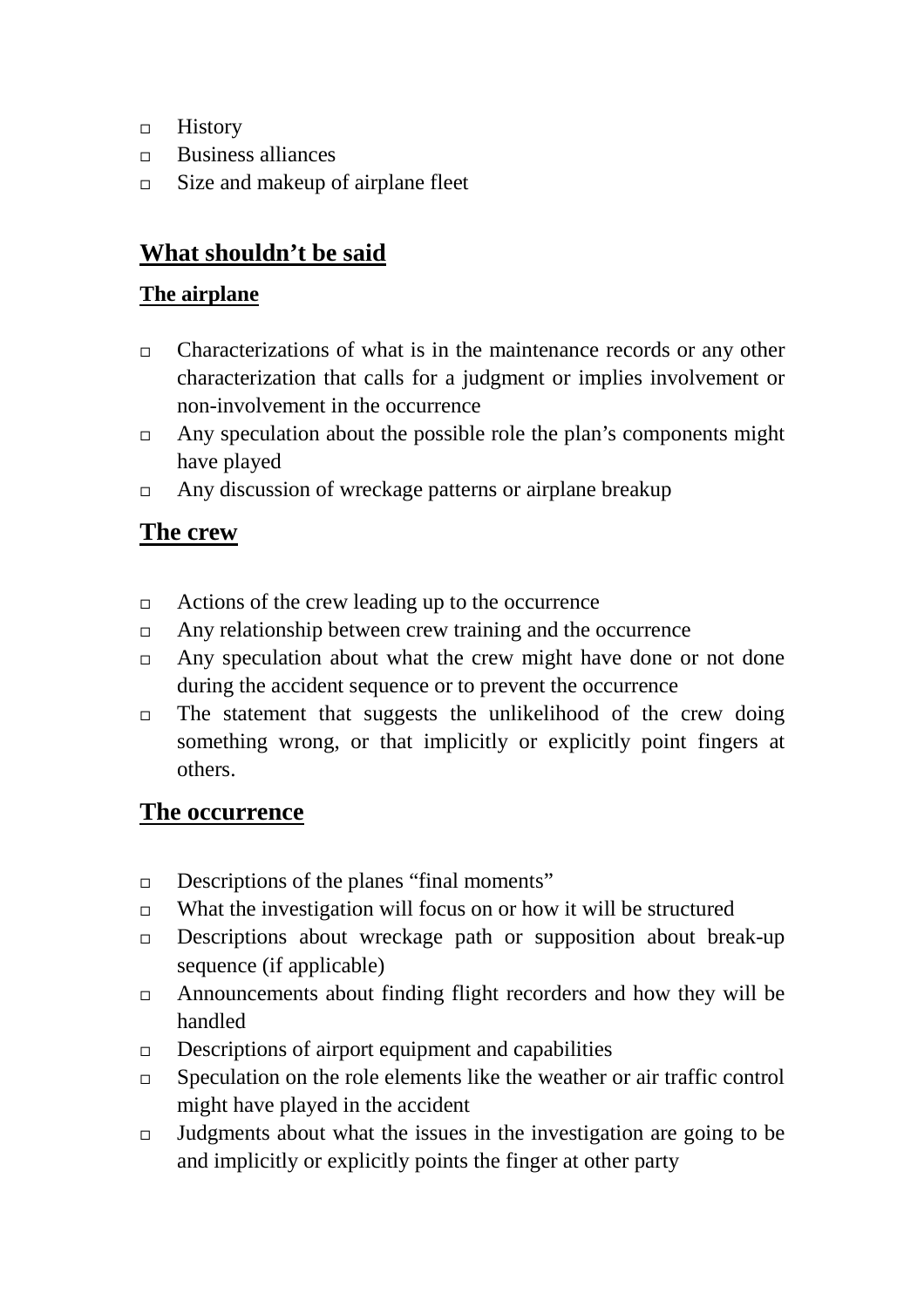The search and recovery process (Recovered of the victims not included)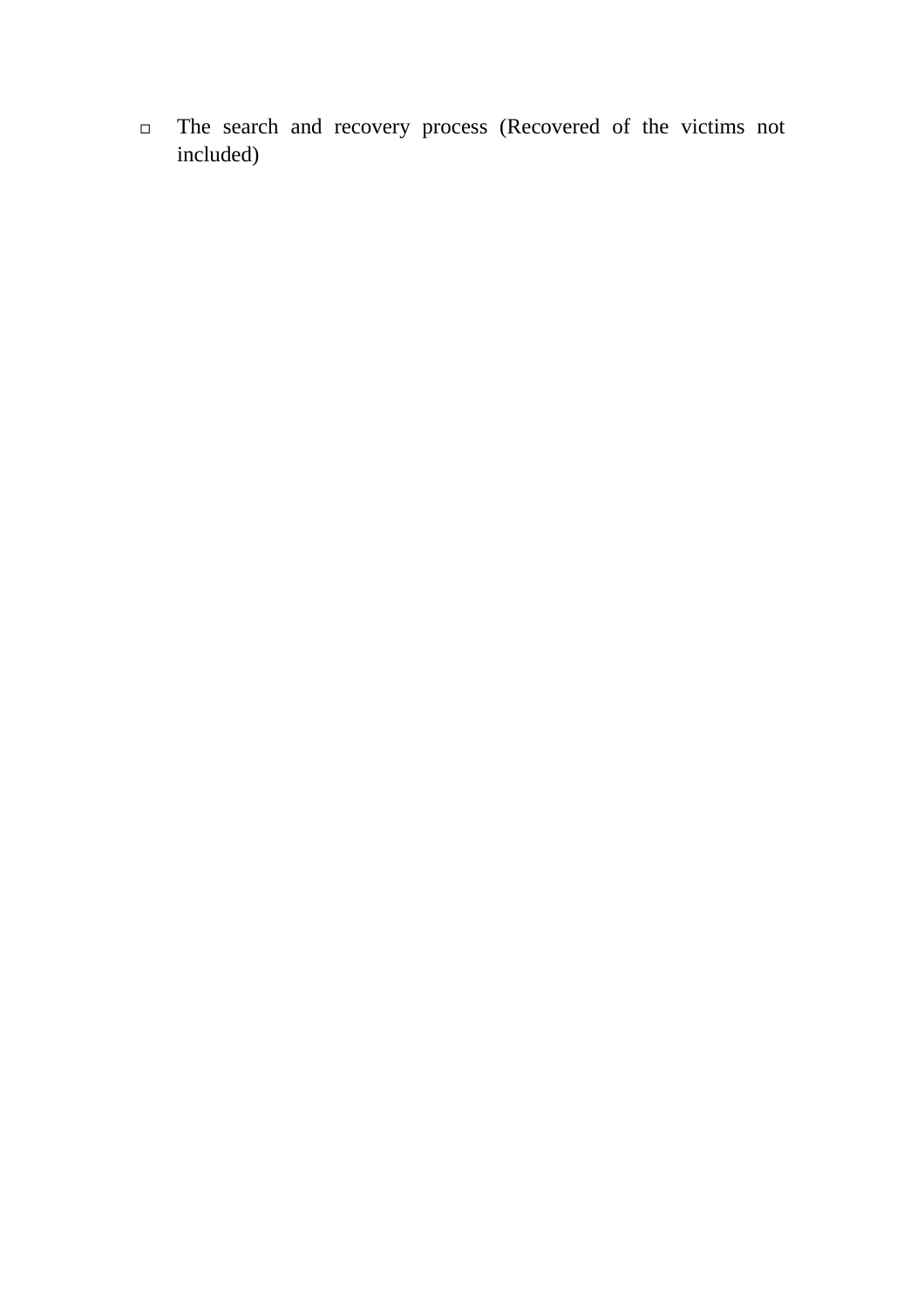# **Appendix**

#### **Terminology and investigation standard operation procedures outline**

In accordance with R.O.C. Civil Aviation Law, Aviation Safety Council (ASC) was founded under the Executive Yuan as an independent investigation agency for the purpose of identification, investigation and determination of the probable causal factors of civil aviation accidents. & Serious incidents.

It is not the purpose of these activities to apportion blame or liability.

#### 1. **Occurrence notification**

In the event of occurrence of aviation accidents or serious incidents, all related organizations should notify the ASC ASAP. Upon being notified of the information, ASC Managing Director and Chief of Accident Investigation Division shall dispatch a "Go Team" to conducts an on-site investigation. The "Go Team" leader will be the on-site commander.

#### **2. Occurrence outside the territory of the Republic of China**

In the event of occurrence of an aviation accidents which involve an aircraft of, operated by an operator of, designed by, or manufactured by the Republic of China, where it occurs outside the territory of the republic of China, the ASC shall contact the place of occurrence investigation agency, sending its accredited representative to participate in the investigation after receiving notification, Only the investigating nation may release investigation information under such circumstances.

#### **3. Joint Investigation**

The investigation of aviation accidents and serious incidents, when they involve the airfield, air traffic controller or operation of any Republic of China military authority or the aviation operation of any public airplane, to the extent of civil involvement, is the responsibility of the ASC in cooperation with the respective authority to conduct a joint investigation.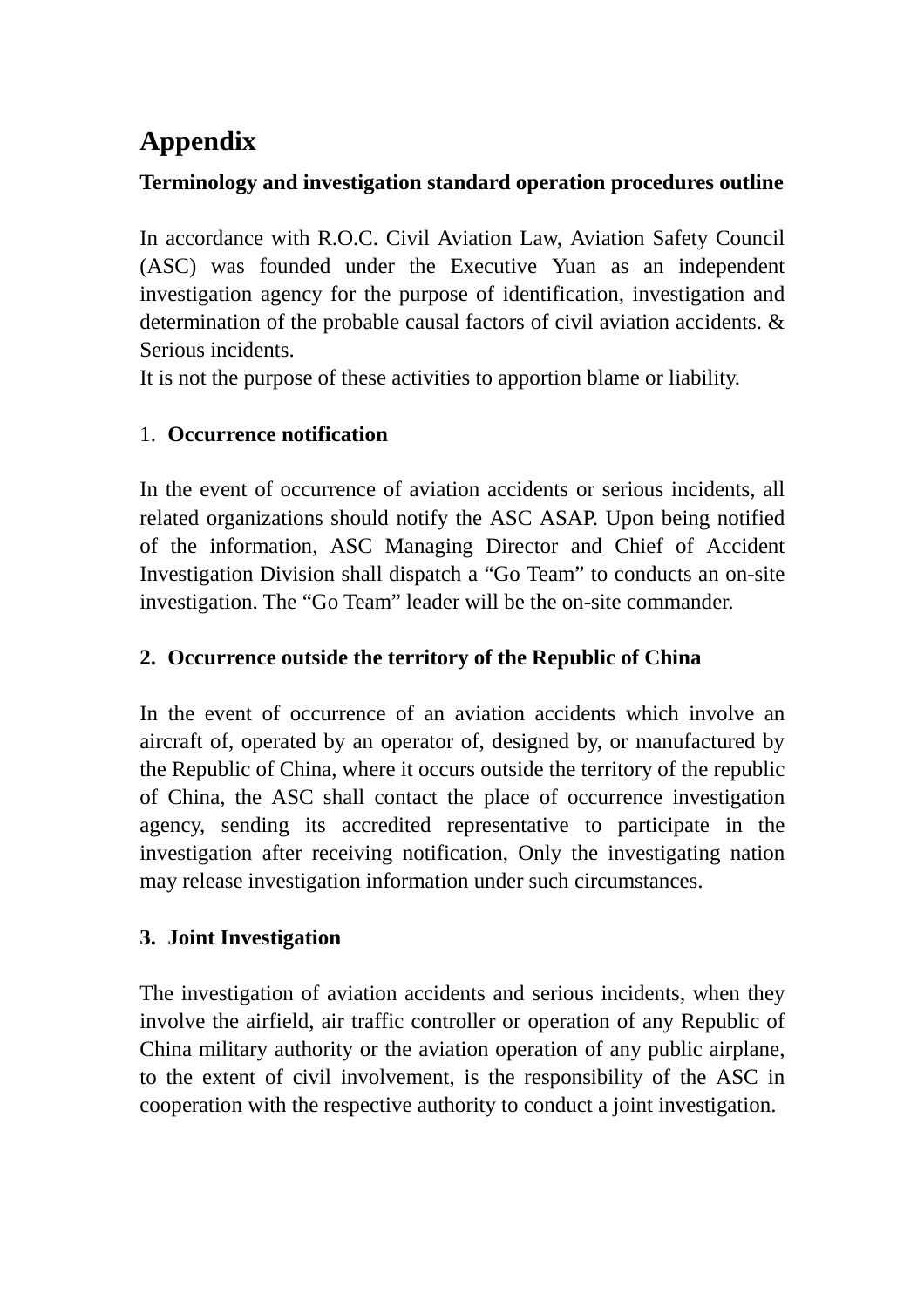## **4. Preliminary meeting, Go Team, On-Site Team**

Initial notification of the occurrence will usually be received by the ASC's On-duty officer, who will inform the Managing Director and Chief of the Investigation Division, will decide whether to launch a Go Team. The On-Scene commander will then lead the Go-Team to the scene and transmit back initial information relevant to the occurrence.

Following a decision to dispatch the Go-Team, the Managing Director or Chief of the Investigation Division, will

- 1. Call for an internal meeting
- 2. Decide the level of occurrence & the size of investigation
- 3. Appoint Investigator-In-Charge (IIC)

IIC will organize the investigation team members and launch the on site team for site survey, on -site factual data collection, interview, mapping and remove the data recorders

## **5.Categorize of the occurrence**

There are 6 levels of the occurrence according to the nature of occurrence and the size of operation.

CAT1- means an occurrence associated with the operation of a fix wing airplane suffers death injury, or substantial damage to the airplane.

CAT2 means an occurrence associated with the operation of a fix wing airplane, with personal death or injury, but the airplane is not damaged.

CAT3 means an occurrence associated with the operation of a fix wing airplane, with no injury or death but the airplane suffers substantial damage.

CAT4 means an occurrence associated with the operation of a rooter wing or general aviation aircraft with personal injury or death, or the airplane has substantial damage or missing.

CAT5 means serious incidents of all types

CAT6 means occurrence of ultra-light airplane.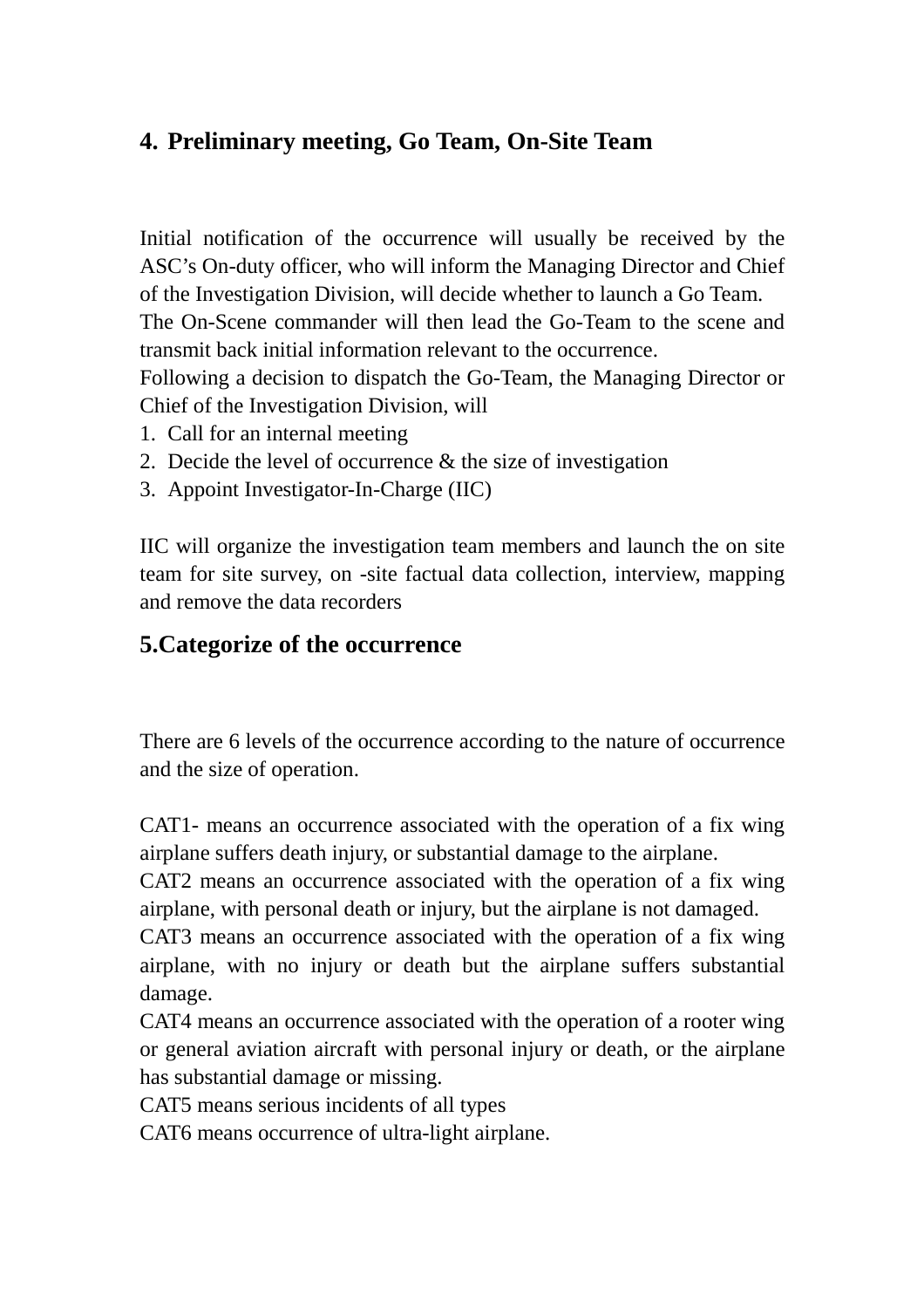#### **6.Investigation teams**

The investigation team members include the accredited representatives from the foreign government authority and support team members, and supporting personnel from the airlines, CAA and other associates.

### 7.**Investigation team member**

The investigation team is a group of specialists who are appointed by their party to participate in the investigation. ASC's investigators will assigned by IIC to be group chairman. The group chairmen can assist IIC with duty assignment, schedule arrangement, draft the preliminary report, and provide update information & investigation status to IIC.

A full investigation team may consist of the following group; flight operations, air traffic control, systems, human performance, site survey, recorder, survival factor, airport, weather, maintenance record, power plant and structure

#### **8.Accredited Representative, Party system**

International standard (Annex 13 to the Convention on International Aviation) ICAO provides for the participation of Accredited Representatives & their advisors

In the event of occurrence happened in the territory of the Republic of China; or which involve an aircraft of the Republic of China, the ASC should forward a notification to the accident investigation authorities of the state of registry, the state of the operator, the state of design, and the state of manufacture; and the state of any victim(s). Personnel from ROC's Civil Aviation Authority, operator, Pilot Association, Air Traffic Control Association is the party members assist in the investigation.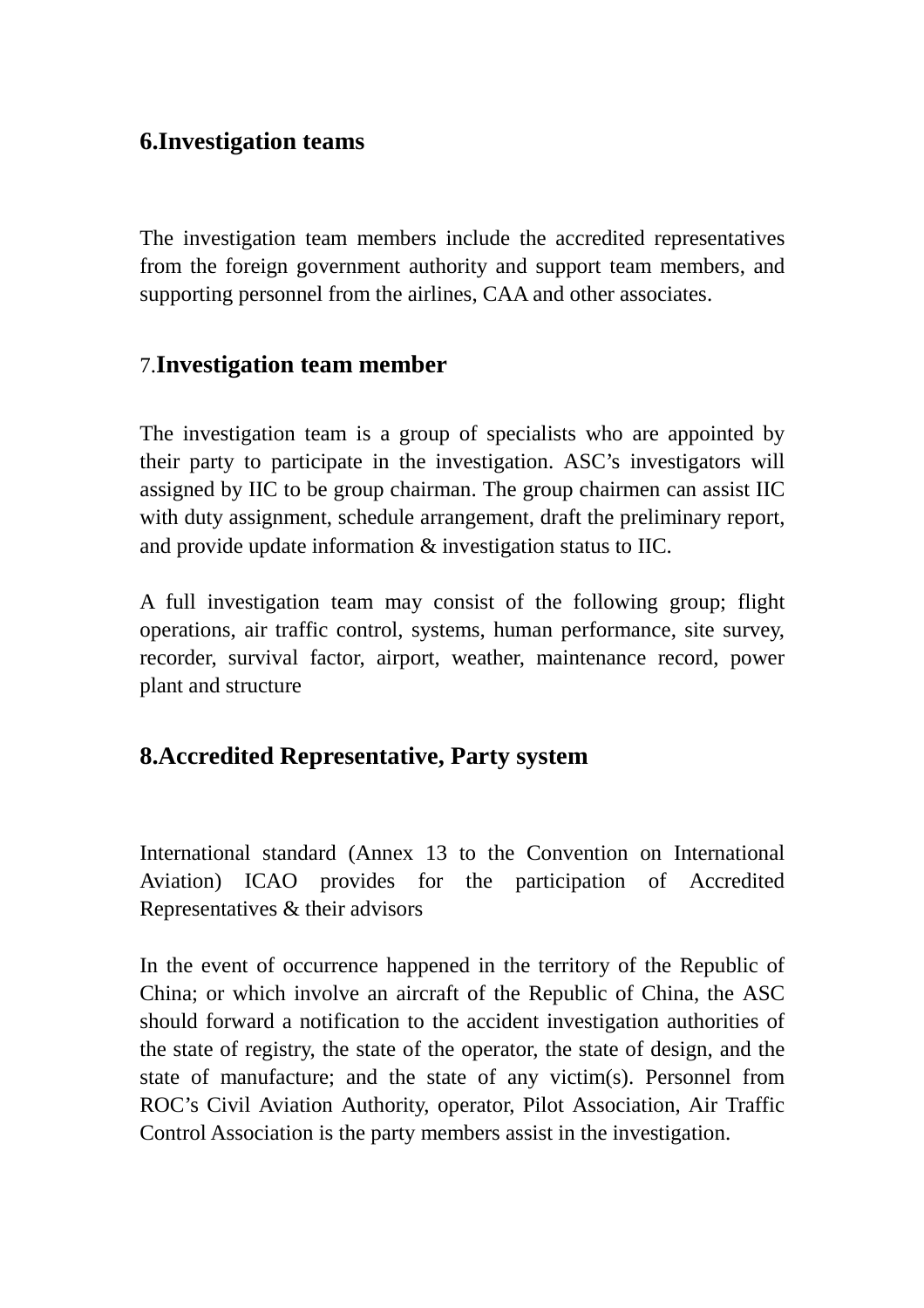## **9. Communication Center**

The Communication Center was established at ASC to provide a centralized operation to support initial information, communication, information exchange & media handling. The ASC's senior investigator will be responsible for the operation with the assistance from the Public Relation..

#### **10.Command Post**

The command post is established near the accident scene. The command post provides the place to hold organization meeting, progress meeting and daily briefing for the investigation team members

#### **11.On -Scene phase**

Once the Go- Team arrives on scene, the on- scene commander will assess site survey, remove recorders, and conduct initial interview and site survey.

After the Go -Team transmit back initial information concerning the facts & circumstances of the occurrence. ASC's Managing Director or Chief of the Investigation Division will decide the category of occurrence & the size of investigation, decided the needs to establish a command post. After the investigation teams' arrival, an organizational meeting will be held. Daily group meetings and progress meetings will also be conducted.

The command post will also be closed after the investigation groups wrap up the on-site activities.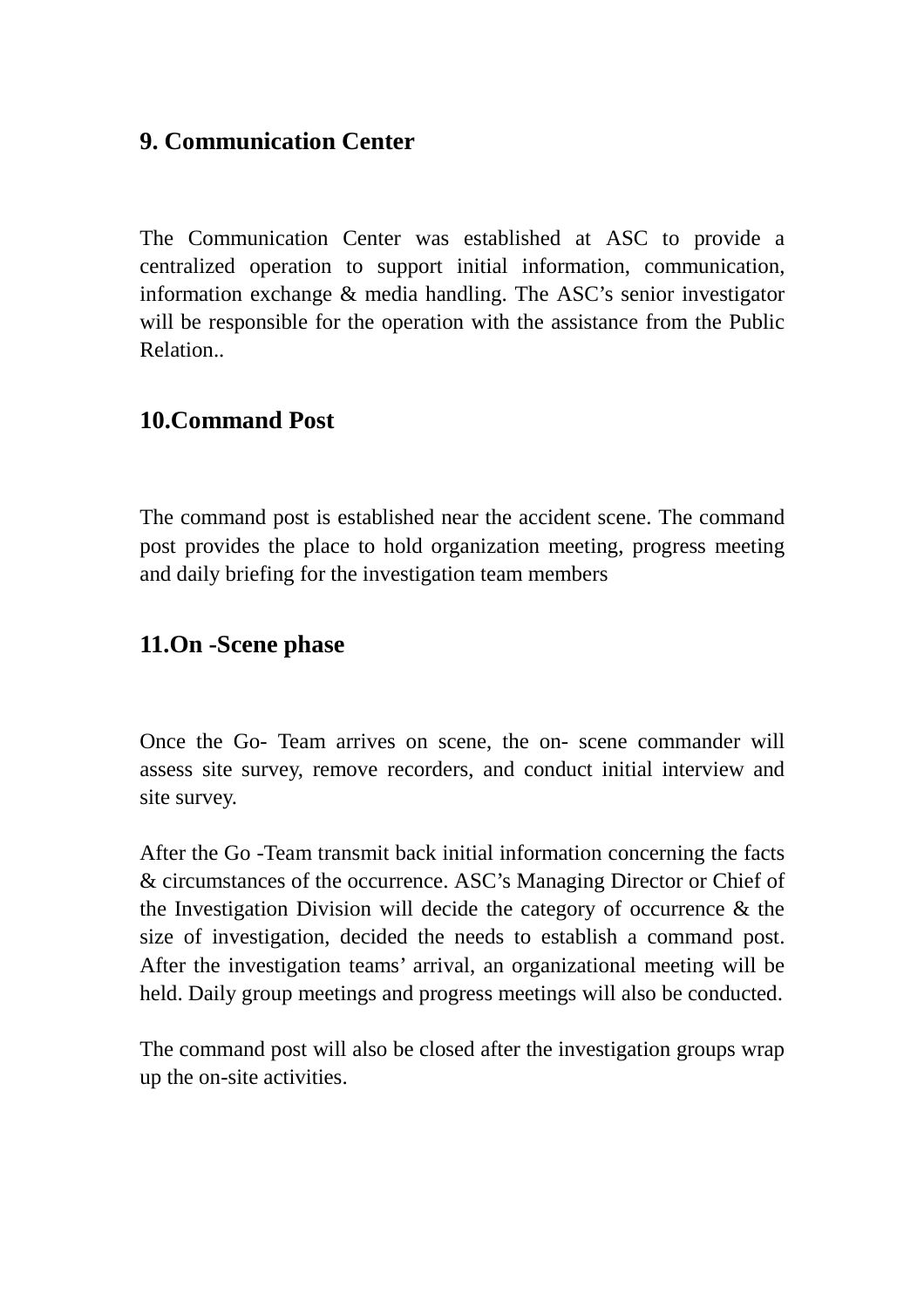## **12.Investigation authority**

- $\Box$  The news release of all the investigation related information is the responsibility of the ASC.
- $\Box$  Whenever ASC identified of an aircraft occurrence after receiving the initial information from the on-scene team, ASC shall decide the category of occurrence.
- $\Box$  Approval from the IIC is mandatory prior to clear the site
- $\Box$  In an underwater occurrence, the ASC may, upon consideration of the investigation requirement and feasibility of underwater recovery, request the owner or the operator to provide assistance to identified & recover the recorders, wreckage and wreckage transportation.
- $\Box$  The aircraft owner, the aircraft operator should comply with the ASC investigation team's request to provide all relevant data and assistance.
- ASC's investigation team should coordinate with the public prosecutor' office to test the airmen's level of anesthetics and alcohol, to perform the autopsy if required.

## 13.**Press Briefing**

- $\Box$  Other than the initial occurrence press briefing and on site press briefing, press briefing is conducted as needed.
- $\Box$  The ASC's Managing Director & IIC are the principal spokesperson for the investigation, the on- site commander could act as temporary spokesperson before the principal spokesperson take over his or her responsibility.
- $\Box$  The ASC does not speculate or give out un-verified information.
- $\Box$  The ASC has no objection if the air carrier meets the press and disseminates information regarding their emergency response, their concern for the victims and family assistance plan.
- $\Box$  The ASC will disseminate to the public all information regarding the occurrence during the investigation process, preliminary, factual and final report.
- $\Box$  On site photos, readout data from the recorders, animation, recovery plan, test & research, wreckage transport, display, reconstruction will be included during the press briefing.